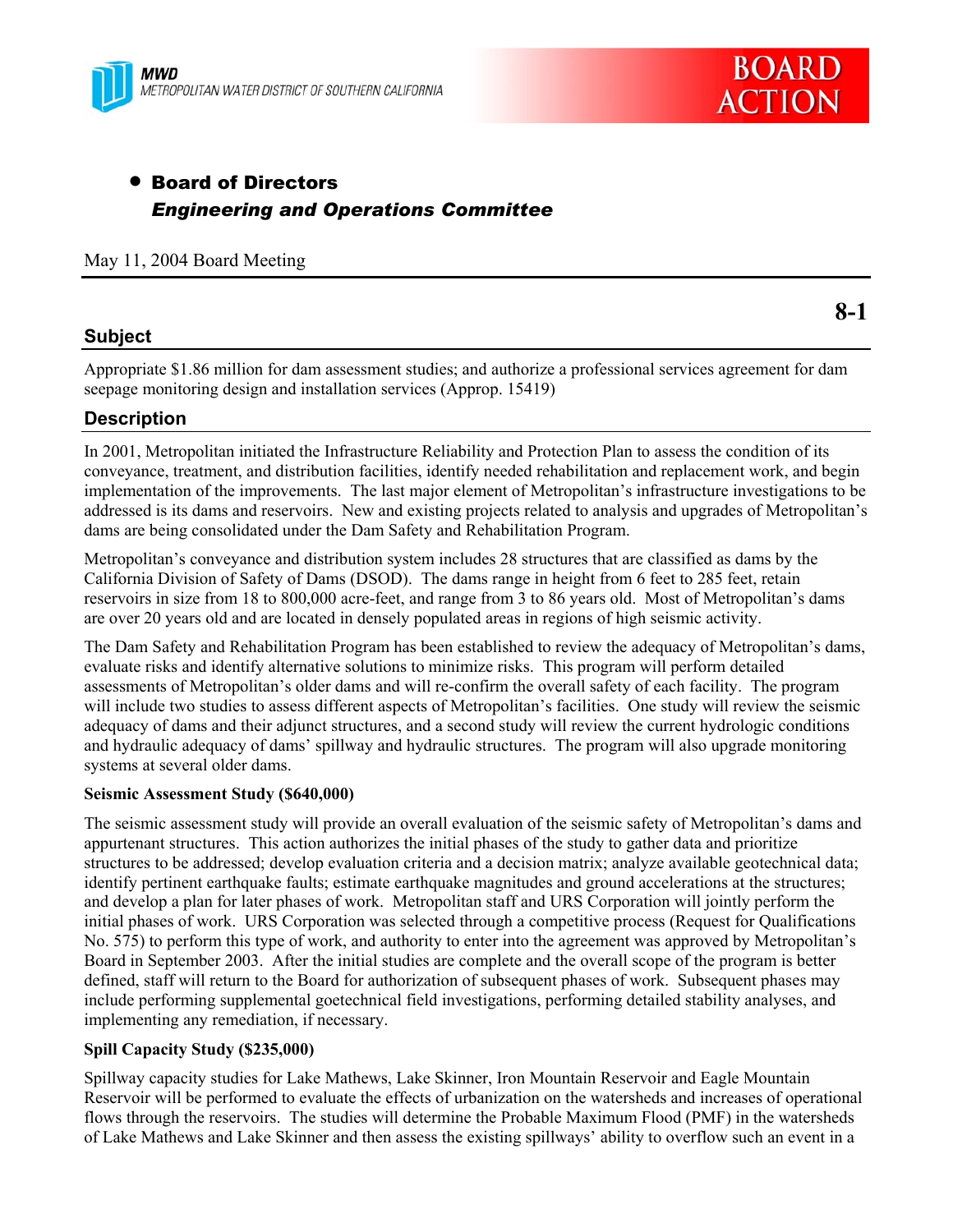controlled manner. The PMF value can change over time due to urbanization of the watershed area and changes in the methodology used to calculate the PMF.

The in-depth spillway capacity studies will be conducted by Metropolitan staff and will recommend future spillway rehabilitation work, if necessary.

## **Transfer of Previously Authorized Funds (\$985,000)**

Metropolitan's Board authorized funding in November 1997 to upgrade dam monitoring systems, improve the accuracy of facility data, and conduct water discharge studies under the former Infrastructure Review and Rehabilitation Program (Approp. 15312). In order to consolidate activities related to Metropolitan's dams, Approp. 15312 will be closed and the dam monitoring systems projects will be moved to the Dam Safety and Rehabilitation Program (Approp. 15419). With this action, funds that were previously appropriated under the former Infrastructure Review and Rehabilitation Program (\$985,000) will be transferred into the new Dam Safety and Rehabilitation Program.

### **Upgrade of Dam Monitoring Systems (No funds required)**

In accordance with DSOD-approved plans, each Metropolitan dam includes seepage and seismic monitoring systems. Current data collection methods involve frequent site visits and extensive manual data collection. A previous investigation identified the need to improve the monitoring systems at all reservoirs, dams, and embankments, except for the dams at Diamond Valley Lake where monitoring systems were included in the original design and construction. Implementing the recommended upgrades will enable staff to remotely collect monitoring data and permit quick response to seepage rate changes. By reducing manual data collection, the upgraded systems will provide approximately \$15,000 in operational savings per year. It will also provide automated alarms to Water System Operations (WSO) personnel. This real-time information permits prompt responses to public inquiries.

There are two projects underway which will upgrade existing dam monitoring systems. This action authorizes upgrades to seepage monitoring systems. Staff plan to return to the Board in the future to award a contract to upgrade the seismic monitoring systems at selected dams.

*Award Agreement to Upgrade Dam Seepage Monitoring Systems:* In September 2003, Metropolitan issued RFP No. 628 to identify qualified firms to assist in improving dam seepage monitoring systems. Changes in seepage patterns are typically the first indicators of possible problems with dam embankments or their foundations. The planned system would replace manual reading of seepage data, would allow for more frequent data gathering when warranted, and would improve alarms to WSO personnel. Two firms responded to RFP No. 628. Through a competitive evaluation, Roctest, Inc. has been selected to perform the upgrade work. This action authorizes an agreement with Roctest to perform the design and installation of upgraded seepage monitoring equipment for an amount not to exceed \$550,000. No funds are required at this time.

The recommended projects have been evaluated and recommended by Metropolitan's Capital Investment Plan Evaluation Team and funds have been included in the capital budget for fiscal year 2003/04.

See **Attachment 1** for the detailed report, **Attachment 2** for the financial statement, and **Attachment 3** for the location map.

# **Policy**

Metropolitan Water District Administrative Code § 5108: Capital Project Appropriation Metropolitan Water District Administrative Code § 8117: Professionals and Technical Consultants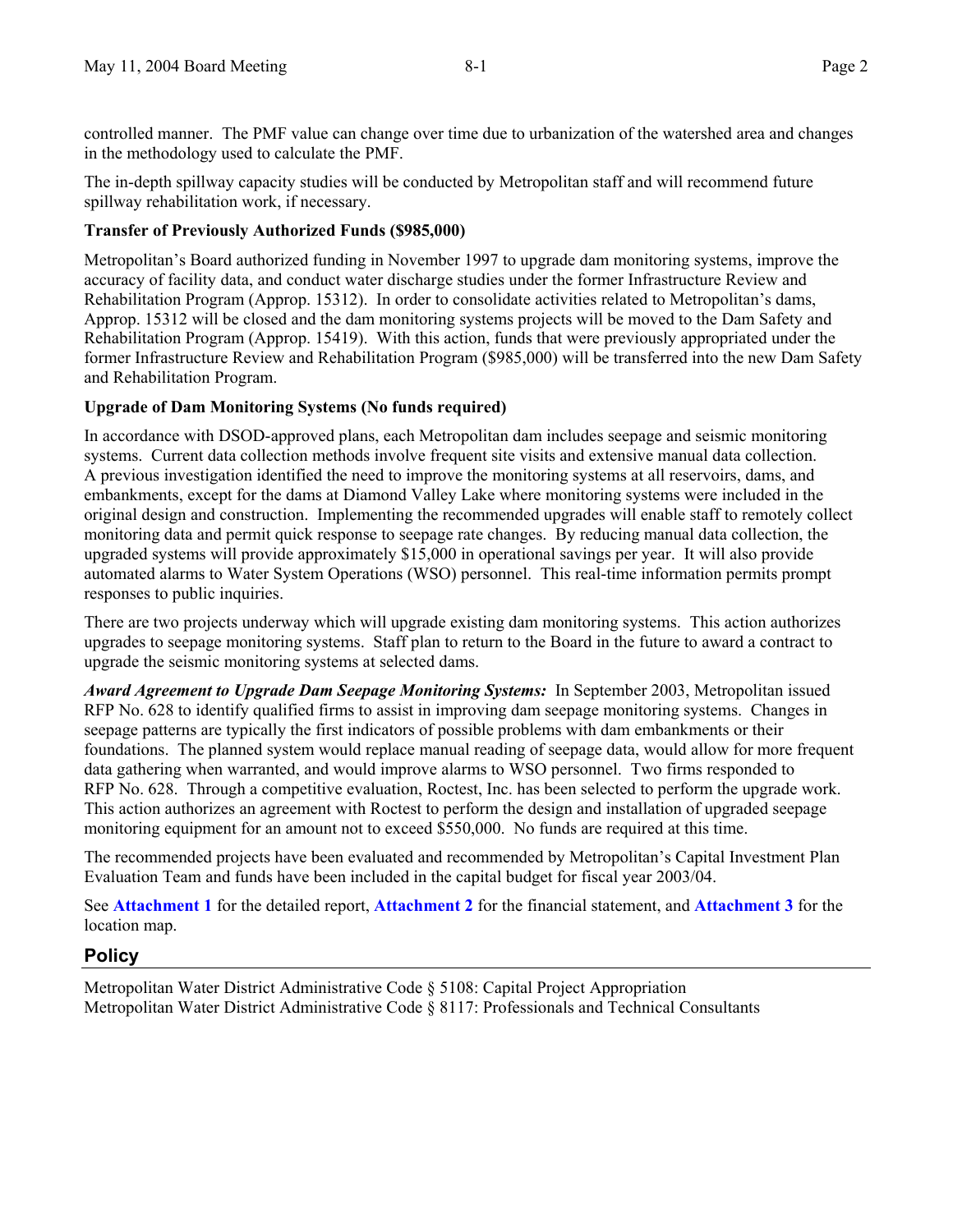# **California Environmental Quality Act (CEQA)**

CEQA determination for Option #1:

## **Seismic Assessment Study and Spillway Capacity Study**

The proposed actions are categorically exempt under the provisions of CEQA and the State CEQA Guidelines. The proposed actions consist of basic data collection and resource evaluation activities, which do not result in a serious or major disturbance to an environmental resource. This may be strictly for information gathering purposes, or as part of a study leading to an action which a public agency has not yet approved, adopted, or funded. Accordingly, the proposed actions qualify as a Class 6 Categorical Exemption (Section 15306 of the State CEQA Guidelines).

The CEQA determination is: Determine that pursuant to CEQA, the proposed actions qualify under a Categorical Exemption (Class 6, Section 15306 of the State CEQA Guidelines).

### **Transfer of Previously Authorized Funds into the Dam Safety and Rehabilitation Program, Upgrade of Dam Monitoring Systems, and Award Agreement**

These activities were previously determined to be categorically exempt under the provisions of CEQA and State CEQA Guidelines. The Upgrade Seepage Monitoring System project, which is contained within the Dam Safety and Rehabilitation Program, was found to be exempt by the Board under Class 1, Section 15301 of the State CEQA Guidelines on November l8, 1997. With the current board actions associated with the upgrades, awarding a professional services agreement, and related administrative and financial arrangements, there are no new substantial changes proposed. Hence, the previous environmental documentation in conjunction with these activities fully complies with CEQA and the State CEQA Guidelines. Accordingly, no further CEQA documentation is necessary for the Board to act with regards to the proposed actions.

The CEQA determination is: Determine that the proposed actions have been previously addressed in the 1997 Categorical Exemption (Class 1, Section 15301 of the State CEQA Guidelines) and that no further environmental analysis or documentation is required.

CEQA determination for Option #2:

None required

# **Board Options/Fiscal Impacts**

### **Option #1**

Adopt the CEQA determination and

- a. Appropriate \$1.86 million in budgeted funds (Approp. 15419) for:
	- 1. Initial phases of a seismic assessment study of Metropolitan's dams and related structures;
	- 2. Spillway capacity studies of Lake Mathews, Lake Skinner, Iron Mountain Reservoir and Eagle Mountain Reservoir; and
- b. Authorize a professional agreement with Roctest, Inc. in an amount not to exceed \$550,000 for design and installation of seepage monitoring systems (Approp. 15419).

**Fiscal Impact:** \$985,000 of previously appropriated funds under Approp. 15312 and \$875,000 of budgeted funds under Approp. 15419.

### **Option #2**

Do not perform studies or upgrade dam seepage monitoring systems. Metropolitan will not reduce risks and liabilities associated with its dams and reservoirs.

**Fiscal Impact:** None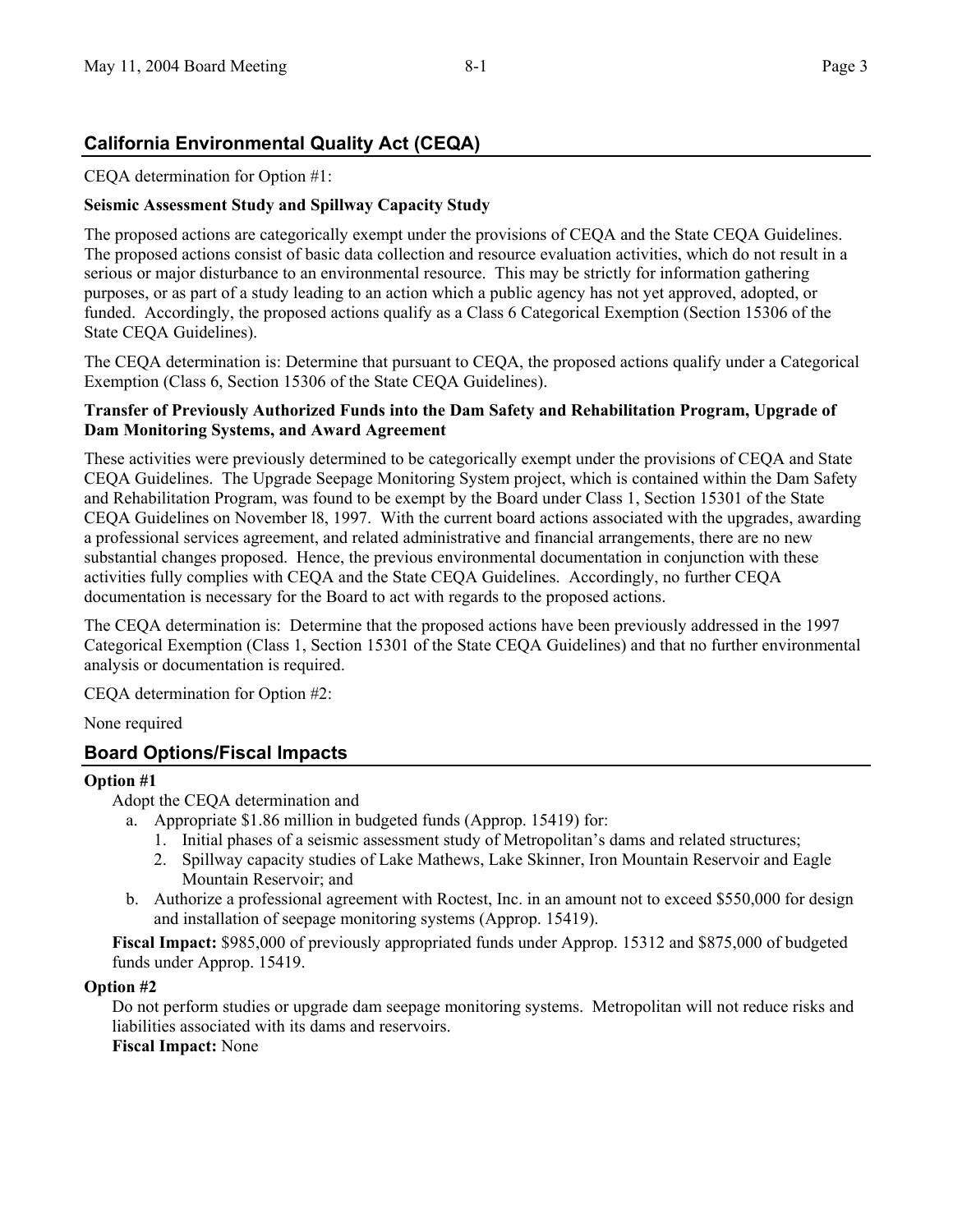# **Staff Recommendation**

Option #1

4/12/2004 *Roy L. Wolfe Manager, Corporate Resources Date* 

4/20/2004 *Ronald R. Gastelum* 

*Chief Executive Officer* 

*Date* 

**Attachment 1 – Detailed Report** 

**Attachment 2 – Financial Statement for the Dam Safety and Rehabilitation Program** 

## **Attachment 3 – Location Map**

BLA #1924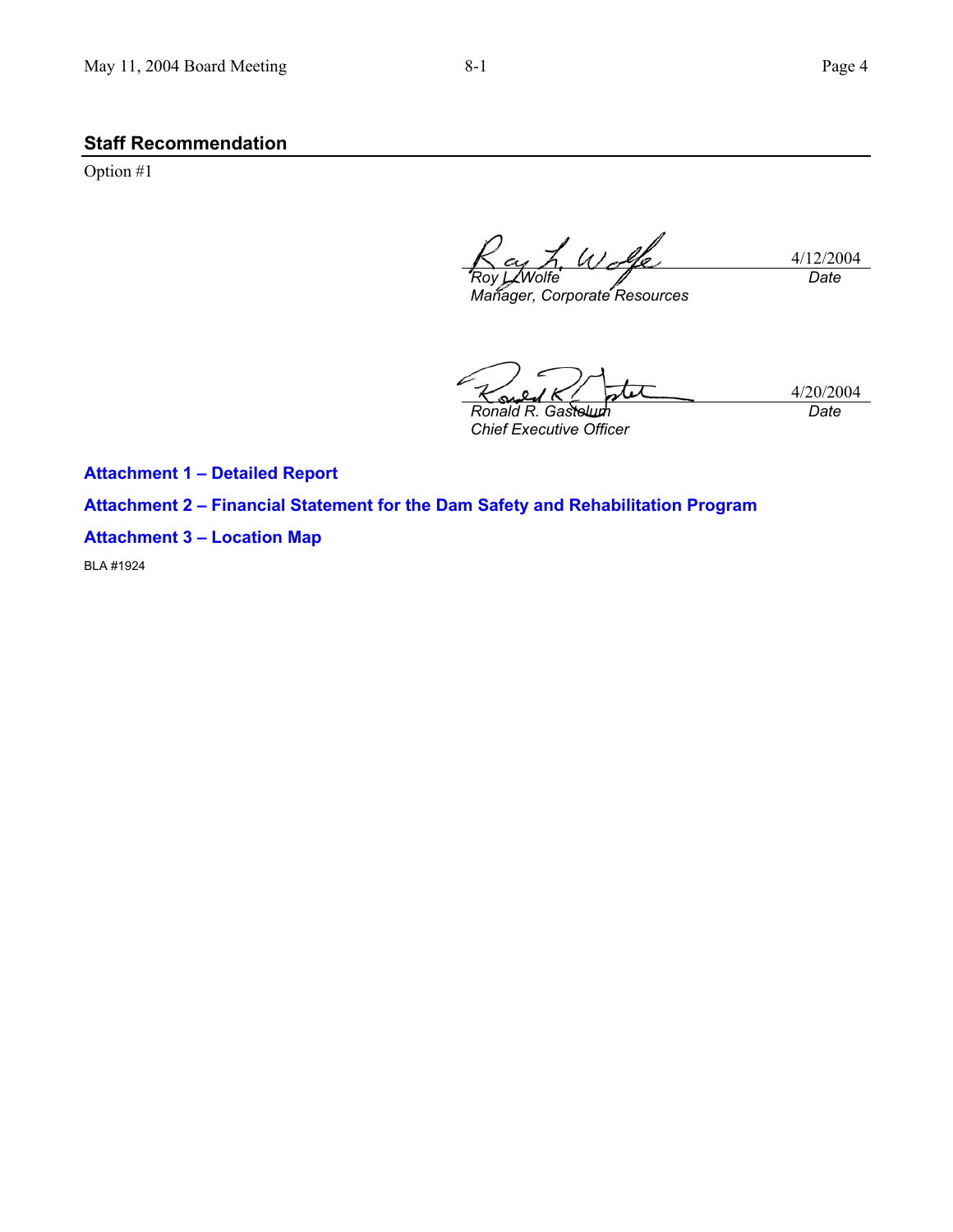# **Detailed Report**

# *Purpose/Background*

Within the next fiscal year, the Division of Safety of Dams (DSOD) plans to require California dam owners to reassess those California dams that DSOD judges to be high-hazard structures based on their proximity to seismic hazards and the risks to the surrounding populated areas. Metropolitan has many dams that have not been reanalyzed for over twenty years. The Dam Safety and Rehabilitation Program has been established to assess and implement projects that will ensure the safety of Metropolitan's dams and reservoirs. The proposed studies will reconfirm the overall safety of each facility using current dam safety criteria governing existing dams. Three projects have been identified initially: (1) the Seismic Assessment Study, (2) the Spillway Capacity Study, (3) Upgrade Dam Monitoring Systems.

# **Seismic Assessment Study (\$640,000)**

The seismic assessment study will provide an overall evaluation of the seismic safety of Metropolitan's dams and appurtenant structures. The study will be completed in four phases: Phase 1 - Evaluation criteria and a decision matrix will be developed and structures will be identified and prioritized for study. Dams will be prioritized based on age, seismic risk and population density. High-ranking dams will move on to subsequent phases. All geotechnical and geologic data will be gathered and analyzed for the identified structures. Phase 2 - Fault maps and earthquake recurrence data will be collected, earthquake magnitudes will be established for the respective faults, and maximum accelerations will be determined for each dam structure. Phase 3 - Field and lab investigations will be performed to supplement available geotechnical information. Phase 4 - Static and seismic analyses will be performed of the dams and related structures. This action authorizes Phases 1 and 2. Based on the evaluation criteria and decision matrix established in Phase 1, Phases 3 and 4 will be performed as needed. Future board approval will be sought for Phases 3 and 4.

Metropolitan staff and URS Corporation will perform phases 1 and 2 of the seismic assessment. URS Corporation was selected through a competitive process (Request for Qualifications No. 575) to perform this type of work, and authority to enter into the agreement was approved by Metropolitan's Board in September 2003.

# *Actions and Milestones*

May 2004 – Begin Phases 1  $& 2$  work

May 2006 – Phases 1 & 2 work completed

# **Spillway Capacity Study (\$235,000)**

Spillway capacity studies will be performed for Lake Mathews, Lake Skinner, Iron Mountain and Eagle Mountain Reservoirs in order to evaluate effects of urbanization in the watersheds and increases in the operational flows through these reservoirs.

Metropolitan staff will determine the Probable Maximum Flood (PMF) in the watersheds of Lake Mathews and Lake Skinner and then assess the ability of the existing spillways to pass it in a controlled manner. Most of Metropolitan's reservoirs are configured in such a way that rain inflows do not affect reservoir storage, either because the tributary area is small or because the drainage pattern flows away from the reservoir.

Lake Mathews and Skinner are exceptions; they have significant tributary areas that can generate substantial flows. Metropolitan has not re-analyzed the PMF at Lake Mathews and Lake Skinner since their last construction in 1960 and 1970, respectively, and the watershed area around the lakes has changed considerably. If the existing spillway structures are found to be inadequate, this study will identify rehabilitation work and/or improvements to correct the deficiencies.

Previous studies of the Iron Mountain Reservoir and Eagle Mountain Reservoir indicated that the spillways might be undersized. The recommended studies will confirm the previous work and, if necessary, recommend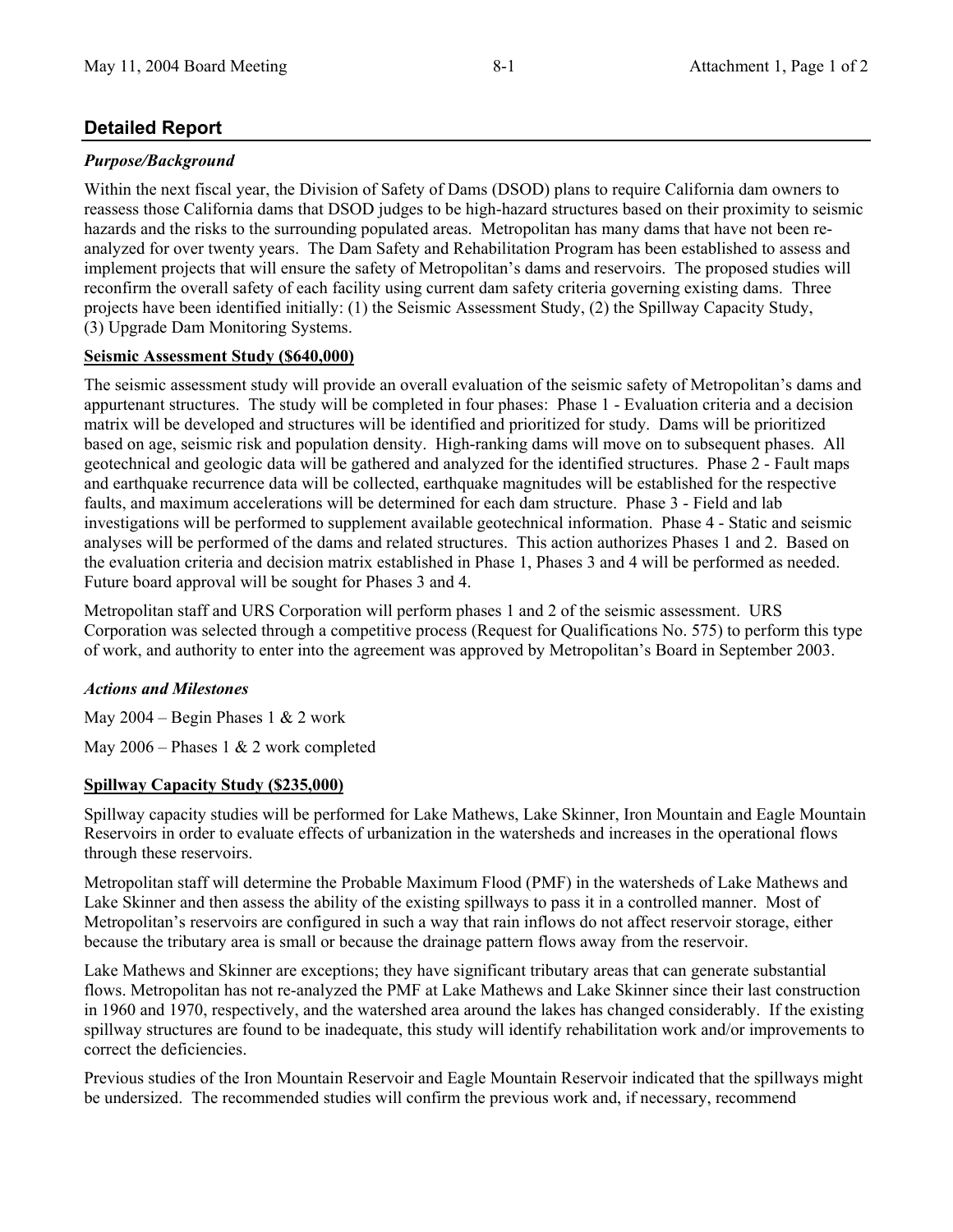modifications to permit the maximum design discharge. This work is being transferred from the Colorado River Aqueduct Conveyance Reliability Program (Approp. 15373).

### *Actions and Milestones*

May 2004 – Begin spillway capacity studies

February 2005 – Complete spillway capacity studies

### **Upgrade Dam Monitoring Systems (No funds required)**

Metropolitan dams are required by DSOD to have instruments that record dam seepage rates. Existing instrumentation at most sites is older, non-digital equipment, which cannot be remotely monitored, and which provides only limited data. Moreover, existing instruments require considerable manual monitoring and adjustment. In order to monitor dams more efficiently and better assess their stability, there is a need to upgrade the dam seepage systems at several older dams.

There are two projects underway which will upgrade existing dam monitoring systems. This action authorizes upgrades to seepage monitoring systems. Staff plans to return to the Board in the future to award a contract to upgrade the seismic monitoring systems at selected dams. Funds for these projects were previously appropriated under Approp. 15312 and have been included in the capital budget for fiscal year 2003/04. In order to consolidate activities related to Metropolitan's dams, Approp. 15312 will be closed and the dam monitoring systems projects will be moved to the Dam Safety and Rehabilitation Program (Approp. 15419).

### **Award Agreement to Upgrade Dam Seepage Monitoring Systems**

Changes in seepage patterns at a dam are important indicators of changes in embankments and foundations. The planned systems will provide more frequent data gathering and the ability to set alarms more flexibly than the existing systems. In addition, existing dated seepage sensors will be replaced with more reliable sensors capable of recording seepage flow rates, of being remotely accessed, and of providing alarms when dam seepage limits are exceeded.

In September 2003, Metropolitan issued RFP No. 628 for design and installation of upgraded dam seepage systems. Two firms responded to RFP No. 628. Through a competitive evaluation, Roctest, Inc. has been selected to perform the upgrade work. This action authorizes an agreement with Roctest to perform the design and installation of upgraded seepage monitoring equipment for an amount not to exceed \$550,000. No funds are required at this time.

### *Actions and Milestones*

December 2004 – Complete design and installation of upgraded seepage monitoring systems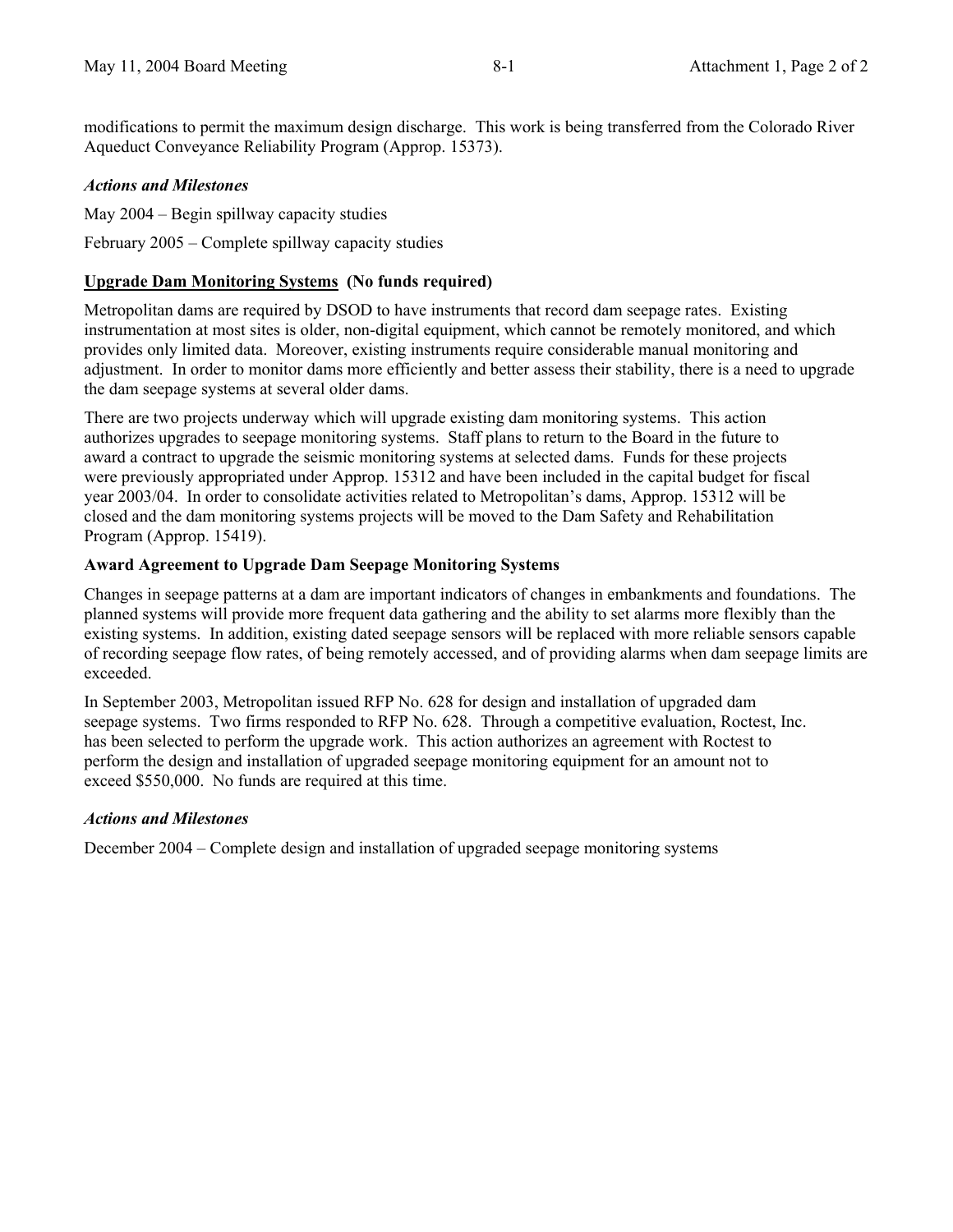## **Financial Statement for Dam Safety and Rehabilitation Program**

A breakdown of Board Action No. 1 for Appropriation No. 15419 for the Dam Safety and Rehabilitation Program is as follows:

|                                  | <b>Initial Board</b><br><b>Action</b><br>(May 2004) |                  | Reallocation*<br><b>To Dam Safety</b><br>and Rehabilitation<br>Program *<br>(November 1997) |                  | <b>New Total</b><br>Appropriated<br>Amount<br>(May 2004) |
|----------------------------------|-----------------------------------------------------|------------------|---------------------------------------------------------------------------------------------|------------------|----------------------------------------------------------|
| Labor                            |                                                     |                  |                                                                                             |                  |                                                          |
| Studies and Investigations       | \$                                                  | 327,000          | \$                                                                                          | $\boldsymbol{0}$ | 327,000                                                  |
| Owner Costs (Program management) |                                                     | 40,000           |                                                                                             | 0                | 40,000                                                   |
| Incidental Expenses              |                                                     | 15,000           |                                                                                             | $\boldsymbol{0}$ | 15,000                                                   |
| Professional/Technical Services  |                                                     |                  |                                                                                             |                  |                                                          |
| URS Corp.                        |                                                     | 375,000          |                                                                                             | $\boldsymbol{0}$ | 375,000                                                  |
| Roctest, Inc.                    |                                                     | $\boldsymbol{0}$ |                                                                                             | 550,000          | 550,000                                                  |
| <b>Remaining Budget</b>          |                                                     | 118,000          |                                                                                             | 435,000          | 553,000                                                  |
| Total                            | \$                                                  | 875,000          | \$                                                                                          | 985,000*         | \$1,860,000                                              |

# **Funding Request**

| <b>Program Name:</b>                 | Dam Rehabilitation and Safety Program                                      |                                  |                                    |  |  |
|--------------------------------------|----------------------------------------------------------------------------|----------------------------------|------------------------------------|--|--|
| <b>Source of Funds:</b>              | Construction Funds (General Obligation, Revenue Bonds, Pay-As-You-Go Fund) |                                  |                                    |  |  |
| <b>Appropriation No.:</b>            | 15419                                                                      | <b>Board Action No.:</b>         |                                    |  |  |
| <b>Requested Amount:</b>             | \$<br>1,860,000                                                            | <b>Capital Program No.:</b>      | 15419                              |  |  |
| <b>Total Appropriated</b><br>Amount: | \$<br>1,860,000                                                            | <b>Capital Program Page No.:</b> | E-23 (Approp. $03414-S$ )          |  |  |
| <b>Program Estimate:</b>             | \$<br>5,962,000                                                            | <b>Program Goal:</b>             | S-Supply & Delivery<br>Reliability |  |  |

\*In order to consolidate activities related to Metropolitan's dams, the Infrastructure Review and Rehabilitation Program will be closed and dam monitoring activities will be included in the Dam Safety and Rehabilitation Program. The \$985,000 was previously authorized in November 1997.